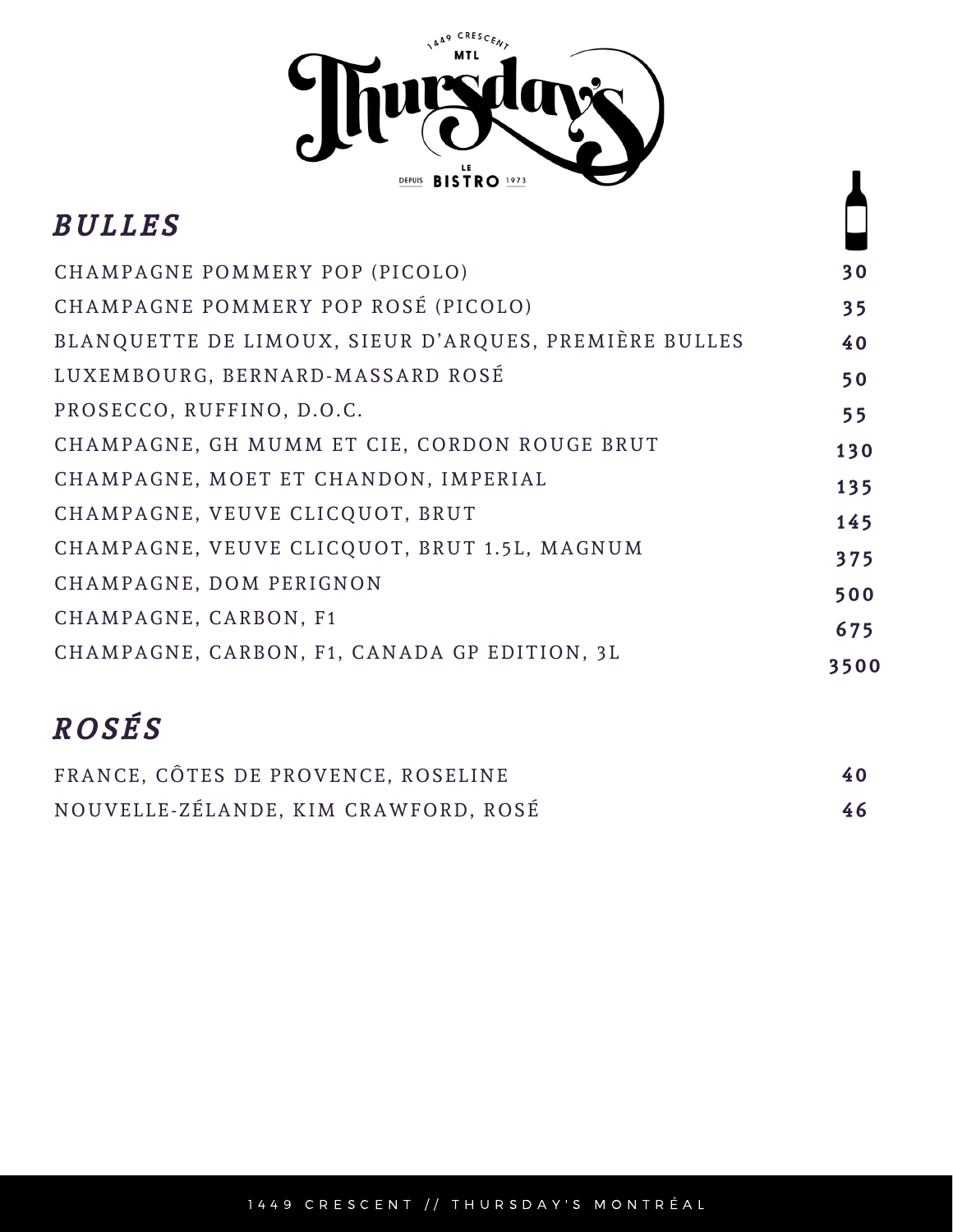

## BLANCS (FRANCE)

| GASCOGNE, DOMAINE DU TARIQUET CLASSIC VDP             | 40  |
|-------------------------------------------------------|-----|
| BORDEAUX, MOUTON CADET, BARON PHILIPPE ROTHSCHILD     | 42  |
| BOURGOGNE ALIGOTÉ, BOUCHARD AINÉ, PÈRE ET FILS        | 45  |
| BOURGOGNE, VIGNERONS DE BUXY, MONTAGNY                | 49  |
| VALLÉE DU RHÔNE, GABRIEL MEFFRE, SAINT FRANÇOIS       | 54  |
| BOURGOGNE, CHARDONNAY, BOUCHARD PÈRE ET FILS          | 60  |
| CÔTE DE BEAUNE, CHÂTEAU PHILIPPE LE HARDI, CLOS DE LA |     |
| CHAISE DE DIEU                                        | 62  |
| COSTIÈRES DE NIMES, CHÂTEAU DE NAGES                  | 63  |
| POUILLY FUISSÉ, ALBERT BICHOT                         | 65  |
| SANCERRE, CHÂTEAU DE SANCERRE, MARNIER LAPOSTOLE      | 67  |
| BOURGOGNE, CHABLIS, JOSEPH DROUHIN                    | 69  |
| SANCERRE, DOMAINE HENRY NATTER                        | 70  |
| BOURGOGNE, CHARDONNAY, HENRI DE VILLAMONT             | 70  |
| RIESLING, DOMAINE ZIND-HUMBRECHT (2010)               | 108 |
| BOURGOGNE, CHARDONNAY, MICHEL BOUZEREAU (2014)        | 109 |
| MEURSAULT, ALBERT BICHOT (2014)                       | 210 |
| CHASSAGNE-MONTRACHET, ALBERT BICHOT (2014)            | 231 |

## BLANCS (ITALIE)

| 40 |
|----|
| 40 |
| 44 |
| 46 |
| 81 |
|    |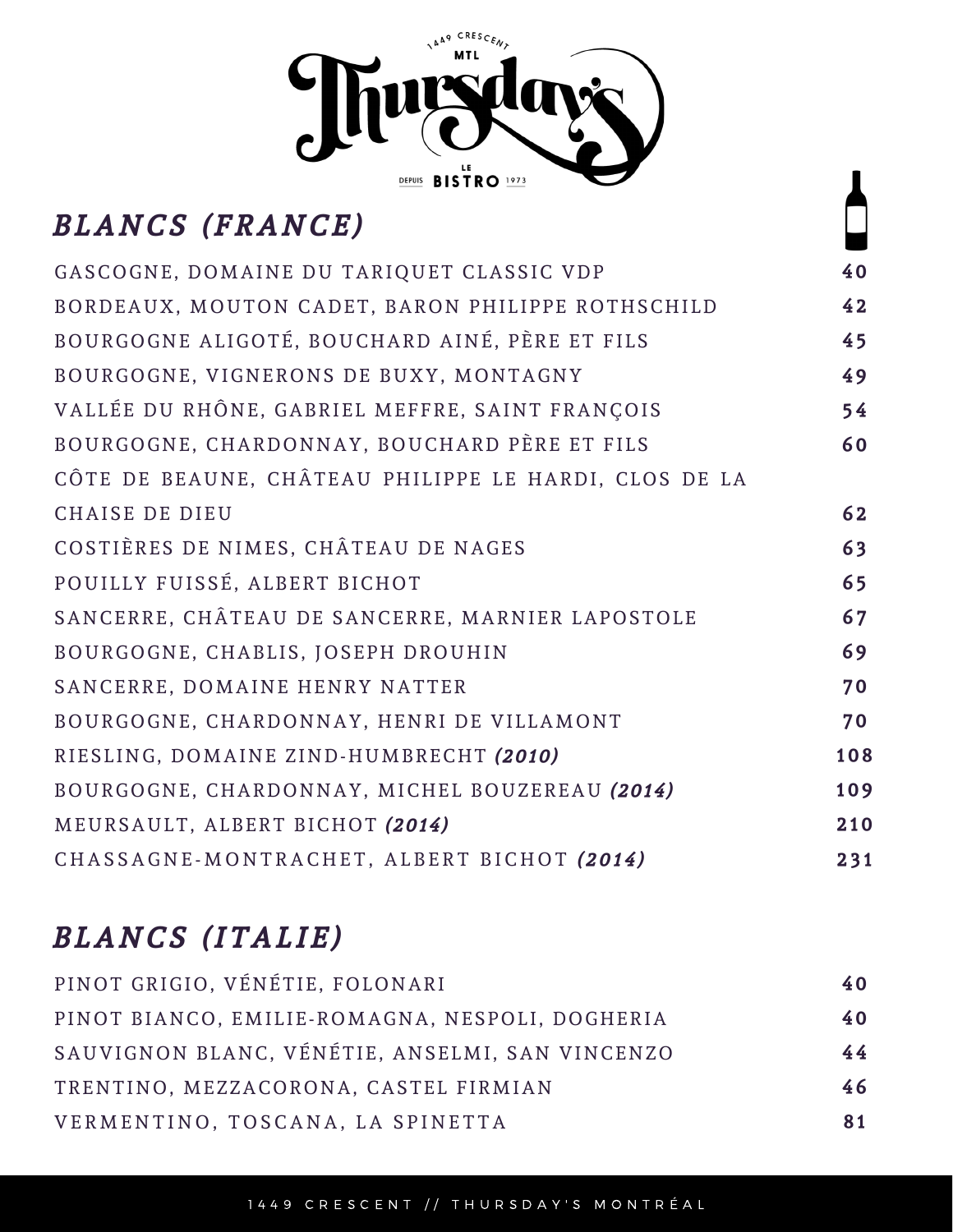

## BLANCS (ÉTATS-UNIS)

| RIESLING, WALLA WALLA VALLEY, KUNG FU GIRL | 45 |
|--------------------------------------------|----|
| CHARDONNAY, CALIFORNIE, ROBERT MONDAVI,    |    |
| PRIVATE SELECTION                          | 46 |
| SAUVIGNON BLANC, CALIFORNIE, TOM GORE      | 51 |

## BLANCS (NOUVELLE-ZÉLANDE)

| CHARDONNAY, SOUTH SHORE, OYSTER BAY        | 40 |
|--------------------------------------------|----|
| SAUVIGNON BLANC, MARLBOROUGH, KIM CRAWFORD | 52 |

### BLANCS (AUTRES)

| <b>CHILI.</b> FUMÉ BLANC ESTATE SERIES ERRAZURIZ |  |    |  |  |
|--------------------------------------------------|--|----|--|--|
| AUSTRALIE, VIOGNIER, YALUMBA, THE "Y" SERIES     |  | 40 |  |  |
| PORTUGAL, FERNAO PIRES/CHARDONNAY/ARINTO DE      |  |    |  |  |
| BUCELAS, PÉNINSULE SÉTUBAL, BACALHÔA, CATARINA   |  | 40 |  |  |
| <b>CANADA, INNISKILLIN P3</b>                    |  | 57 |  |  |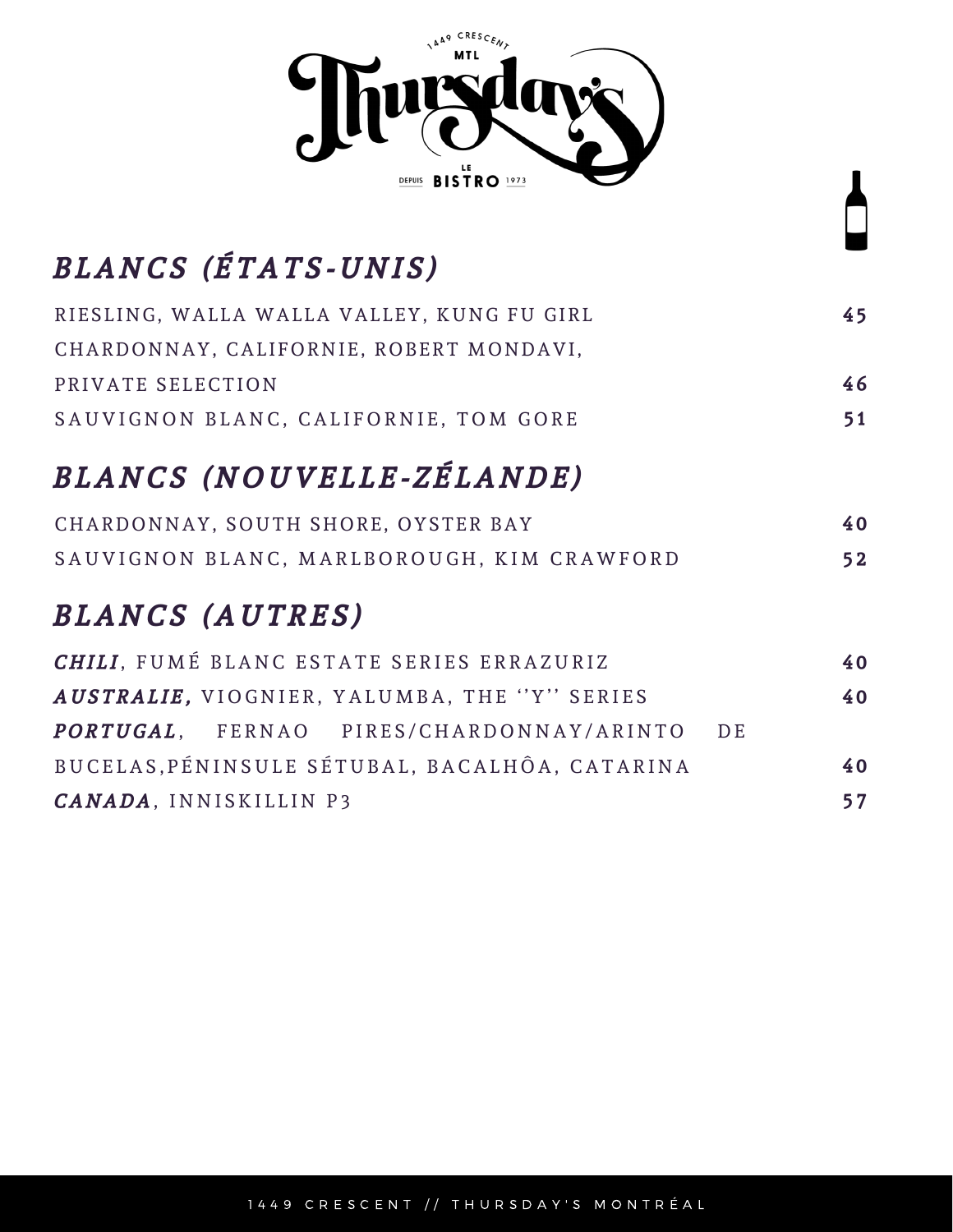

## ROUGES (FRANCE)

| CÔTES-DU-RHÔNE, BELLERUCHE CHAPOUTIER                |     |  |  |  |  |
|------------------------------------------------------|-----|--|--|--|--|
| BORDEAUX, MOUTON CADET                               |     |  |  |  |  |
| VALLÉE DE LA LOIRE, TOURAINE, HENRY MARIONNET        |     |  |  |  |  |
| BROUILLY, GEORGES DUBOEUF                            |     |  |  |  |  |
| BOURGOGNE, PINOT NOIR, ALBERT BICHOT                 | 49  |  |  |  |  |
| CORBIÈRES, CHÂTEAU GR. CAUMONT, CUVÉE D'IMPATIENCE   | 49  |  |  |  |  |
| BORDEAUX, CHÂTEAU HAUT GOSSENS (2010)                | 50  |  |  |  |  |
| BORDEAUX, CHÂTEAU L'ESCART "JULIEN"                  | 52  |  |  |  |  |
| CÔTES DU ROUSSILLON, CHÂTEAU LES PINS                | 52  |  |  |  |  |
| BORDEAUX, DOMAINE DE L'ILE MARGAUX                   | 57  |  |  |  |  |
| LOIRE, CHINON THÉLÈNE, PASCALE ET ALAIN LORIEUX      | 68  |  |  |  |  |
| LOIRE, COTEAUX DU GIENNOIS, DOMAINE DE MONTBENOIT    |     |  |  |  |  |
| BORDEAUX, HAUT-MÉDOC, CHÂTEAU PEYREDON LAGRAVETTE    |     |  |  |  |  |
| CÔTES-DU-RHÔNE, CROZES-HERMITAGE, "LES MEYSONNIERS"  |     |  |  |  |  |
| BORDEAUX, ST-ÉMILION, VIEUX CHÂTEAU FLOUQUET         |     |  |  |  |  |
| CAHORS, MALBEC, CHÂTEAU PECH DE JAMMES               |     |  |  |  |  |
| BORDEAUX, LISTRAC-MÉDOC, CHÂTEAU CLARKE (2014)       | 103 |  |  |  |  |
| CÔTE DE BEAUNE, SAVIGNY-LES-BEAUNE, B. LEROUX (2012) | 114 |  |  |  |  |
| BORDEAUX, ST-ÉMILION, CHÂTEAU LE CASTELOT (2015)     | 118 |  |  |  |  |
| BORDEAUX, POMEROL, CHÂTEAU L'ENCLOS (2014)           | 128 |  |  |  |  |
| SUD DE FRANCE, CIGALUS, GÉRARD BERTRAND (2017)       | 130 |  |  |  |  |
| LANGUEDOC, LE CARIGNAN, D'AUPILHAC (2017)            | 132 |  |  |  |  |
| BOURGOGNE, GEVREY CHAMBERTIN, DUGAT-PY VIEILLES      |     |  |  |  |  |
| VIGNES (2012)                                        | 372 |  |  |  |  |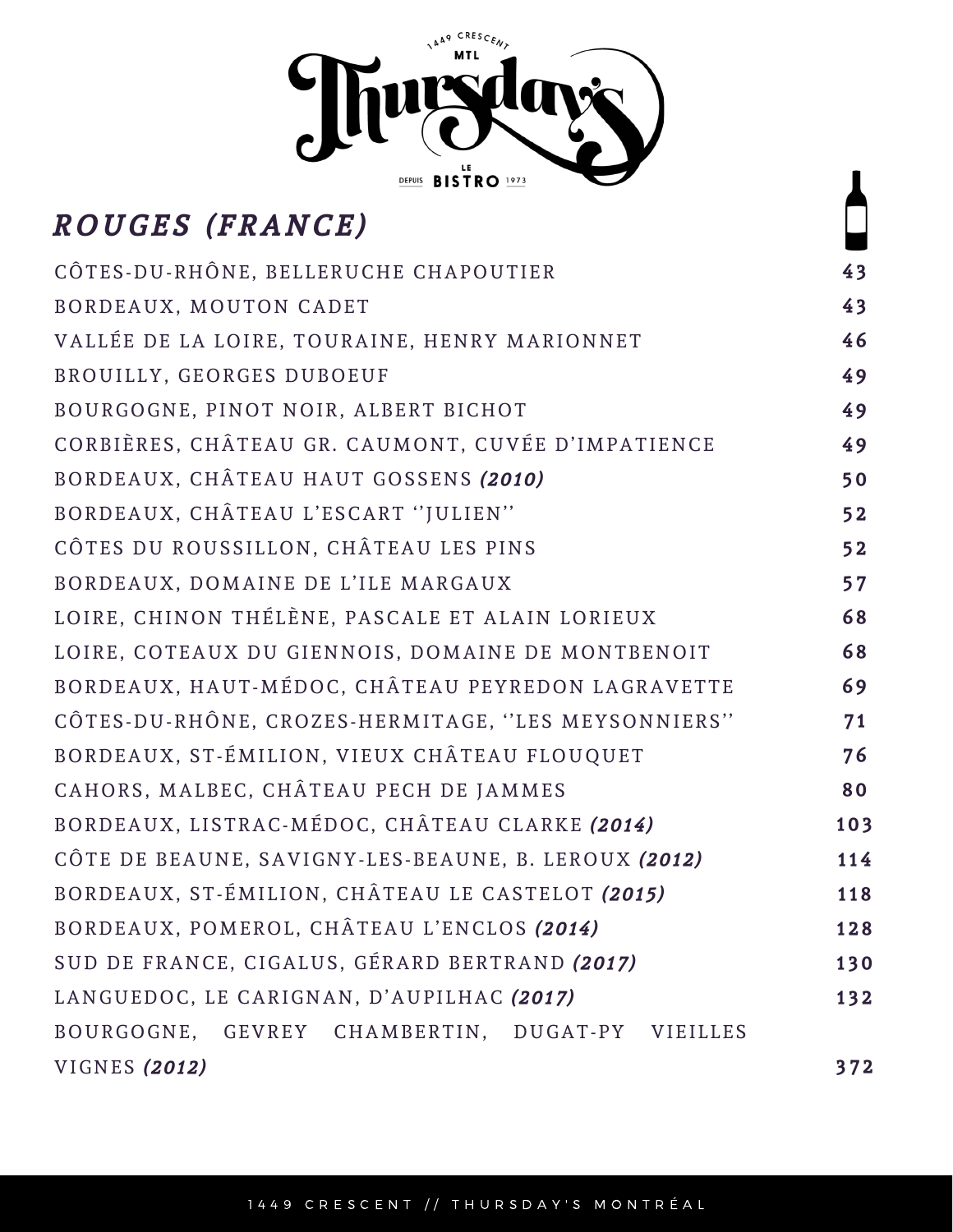

### ROUGES (ITALIE)

| ÉMILIE-ROMAGNE, PRUGNETO, SANGIOVESE DI ROMAGNA      |     |
|------------------------------------------------------|-----|
| <b>SUPERIORE</b>                                     | 45  |
| VÉNÉTIE, CANTINE DI ORA, AMICONE                     | 49  |
| TOSCANE, CHIANTI CLASSICO, SAN FELICE                | 50  |
| VÉNÉTIE, VALPOLICELLA RIPASSO, BOLLA                 | 51  |
| VÉNÉTIE, VALPOLICELLA RIPASSO SUPERIORE "PASQUA"     | 58  |
| TOSCANA, SANGIOVESE, VILLA ANTINORI                  | 61  |
| TOSCANE, CHIANTI CLASSICO "RISERVA DUCALE" RUFFINO   | 64  |
| PIEDMONT, BARBERA D'ASTI, "LA TOTA" ALIFIERI         | 67  |
| VÉNÉTIE, CORVINA VERONESE, BROLO CAMPO FIORINI       | 67  |
| VÉNÉTIE, ALLEGRINI VALPOLICELLA                      | 70  |
| TOSCANE, MODUS, RUFFINO                              | 73  |
| LANGHE,, NEBBIOLO, OLTRE                             | 81  |
| VÉNÉTIE, RIPASSO "BOSAN" CESARE                      | 82  |
| LANGHE NEBBIOLO, LA SPINETTA (2015)                  | 108 |
| TOSCANE, GUIDOLBERTO, TENUTA SAN GUIDO (2015)        | 145 |
| VÉNÉTIE, CORTE GIARA, AMARONE D. VALPOLICELLA (2015) | 161 |
| PIEDMONT, BAROLO, CORDERO DI MONTEZEMOLO (2014)      | 171 |
| TOSCANE, RUFFINO, GREPPONE MAZZI, BRUNELLO           |     |
| DI MONTALCINO (2013)                                 | 179 |
| TOSCANE, TIGNANELLO, ANTINORI (2014)                 | 230 |
| TOSCANE, LE GERLA, BRUNELLO DI MONTALCINO (2011)     | 269 |
| TOSCANE, CAPARZO, BRUNELLO DI MONTALCINO (2010)      | 273 |
| TOSCANE, SASSICAIA BOLGHERI (2014)                   | 407 |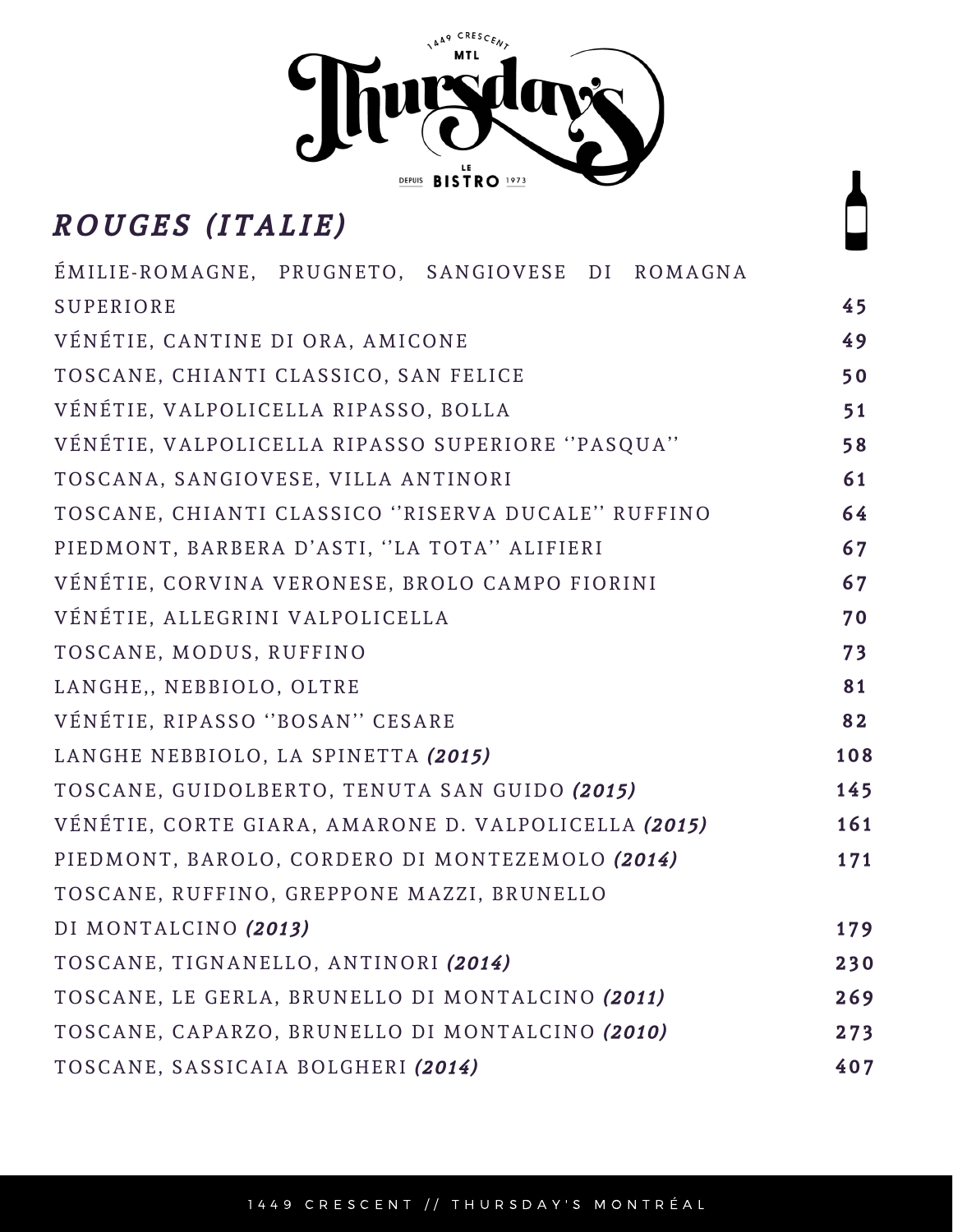

# ROUGES (ÉTATS-UNIS)

| CABERNET SAUVIGNON, ROBERT MONDAVI, PRIVATE          |     |
|------------------------------------------------------|-----|
| SELECTION, CALIFORNIE                                | 47  |
| CABERNET-MERLOT-ZINFANDEL, ROSSO DI CA'MOMI          | 47  |
| ZINFANDEL, RAVENSWOOD VINTNER'S BLEND, CALIFORNIE    | 48  |
| MERLOT, CHARLES SMITH, THE VELVET DEVIL, CALIFORNIE  | 50  |
| PINOT NOIR, MEIOMI "BELLE GLOS" CALIFORNIE           | 57  |
| CABERNET SAUVIGNON, FRANCIS FORD COPPOLA,            |     |
| DIRECTOR'S CUT, CALIFORNIE                           | 80  |
| CABERNET SAUVIGNON, ROBERT MONDAVI, NAPA VALLEY      | 98  |
| PINOT NOIR, STANGELAND VINEYARDS, OREGON (2015)      | 109 |
| ZINFANDEL, "LYTTON SPRINGS" RIDGE, DRY               |     |
| CREEK VALLEY, CALIFORNIE (2015)                      | 151 |
| CAB. SAUVIGNON, CHÂTEAU MONTELENA, NAPA VALLEY(2014) | 179 |
| CABERNET SAUVIGNON, CAYMUS VINEYARDS, NAPA VALLEY,   |     |
| 1.5L MAGNUM (2015)                                   | 470 |

## ROUGES (CANADA)

| CABERNET SHIRAZ, INNISKILLIN, DISCOVERY SERIES      | 73  |
|-----------------------------------------------------|-----|
| PINOT NOIR, HIDDEN BENCH, FELSECK VINEYARD, ONTARIO | 89  |
| OSOYOOS LAROSE, LE GRAND VIN, OKANAGAN              |     |
| VALLEY, COLOMBIE BRITANNIQUE (2015)                 | 111 |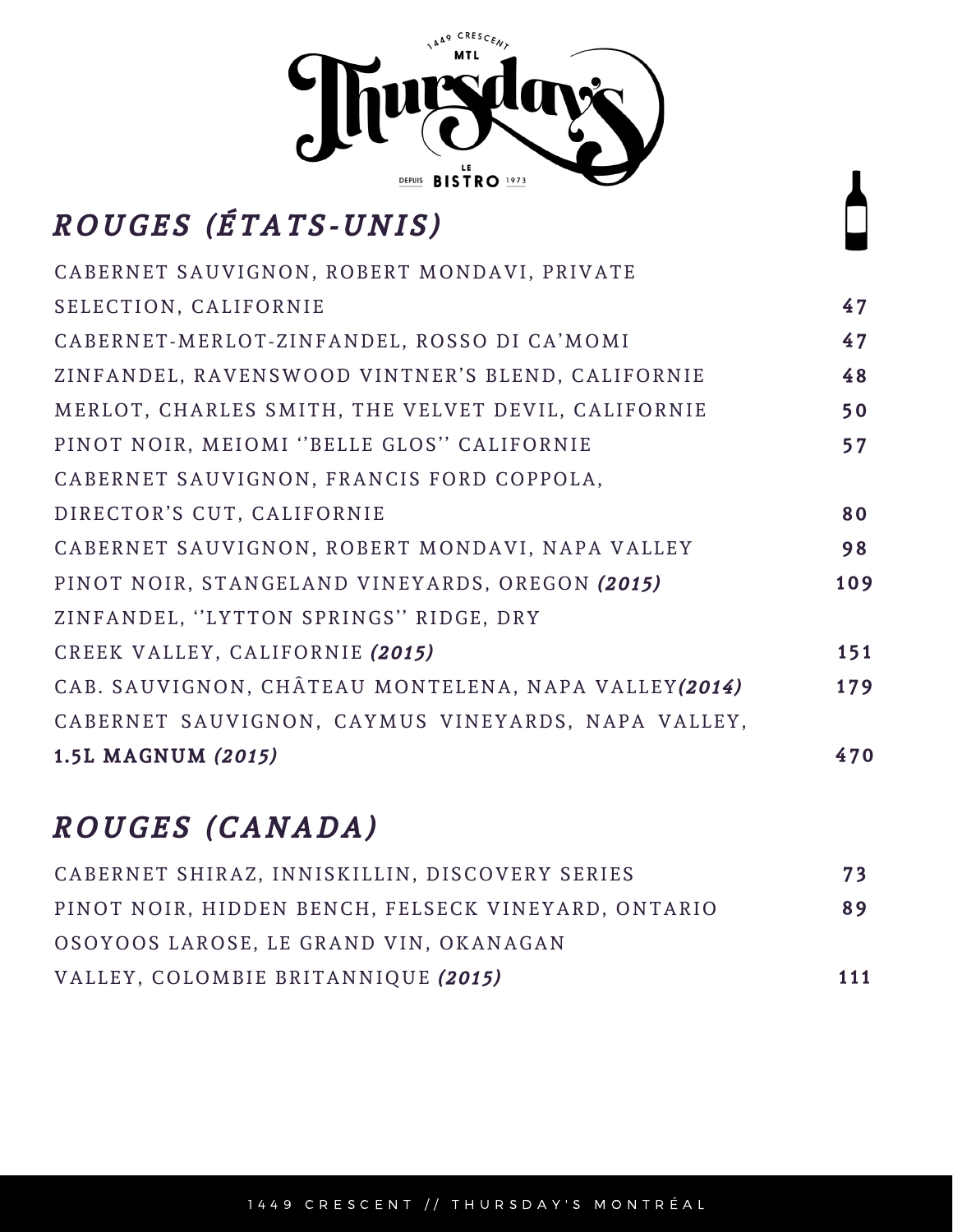

## ROUGES (NOUVELLE-ZÉLANDE)

|  | PINOT NOIR, SOUTH ISLAND, KIM CRAWFORD |  |  | 53 |
|--|----------------------------------------|--|--|----|
|  | PINOT NOIR, MARLBOROUGH, OYSTER BAY    |  |  | 54 |

### ROUGES (CHILI)

| CABERNET SAUVIGNON, ERRAZURIZ, MAX RESERVA | 49 |
|--------------------------------------------|----|
| APALTAGUA, ENVERO CARMENÈRE, GRAN RESERVA  | 56 |

#### ROUGES (ESPAGNE)

|  | RIOJA, "CAMPO VIEJO" TEMPRANILLO          | 40 |
|--|-------------------------------------------|----|
|  | RIOJA, "CAMPO VIEJO" RESERVA, TEMPRANILLO | 52 |

#### ROUGES (PORTUGAL)

| FERNAO PIRES/CHARDONNAY/ARINTO DE BUCELAS.   |    |
|----------------------------------------------|----|
| PÉNINSULE SÉTUBAL, BACALHÔA, CATARINA        | 40 |
| ALICANTE BOUSCHET/TOURIGA NACIONAL/ARAGONEZ. |    |
| ALENTEJANO, FITAPRETA                        | 61 |